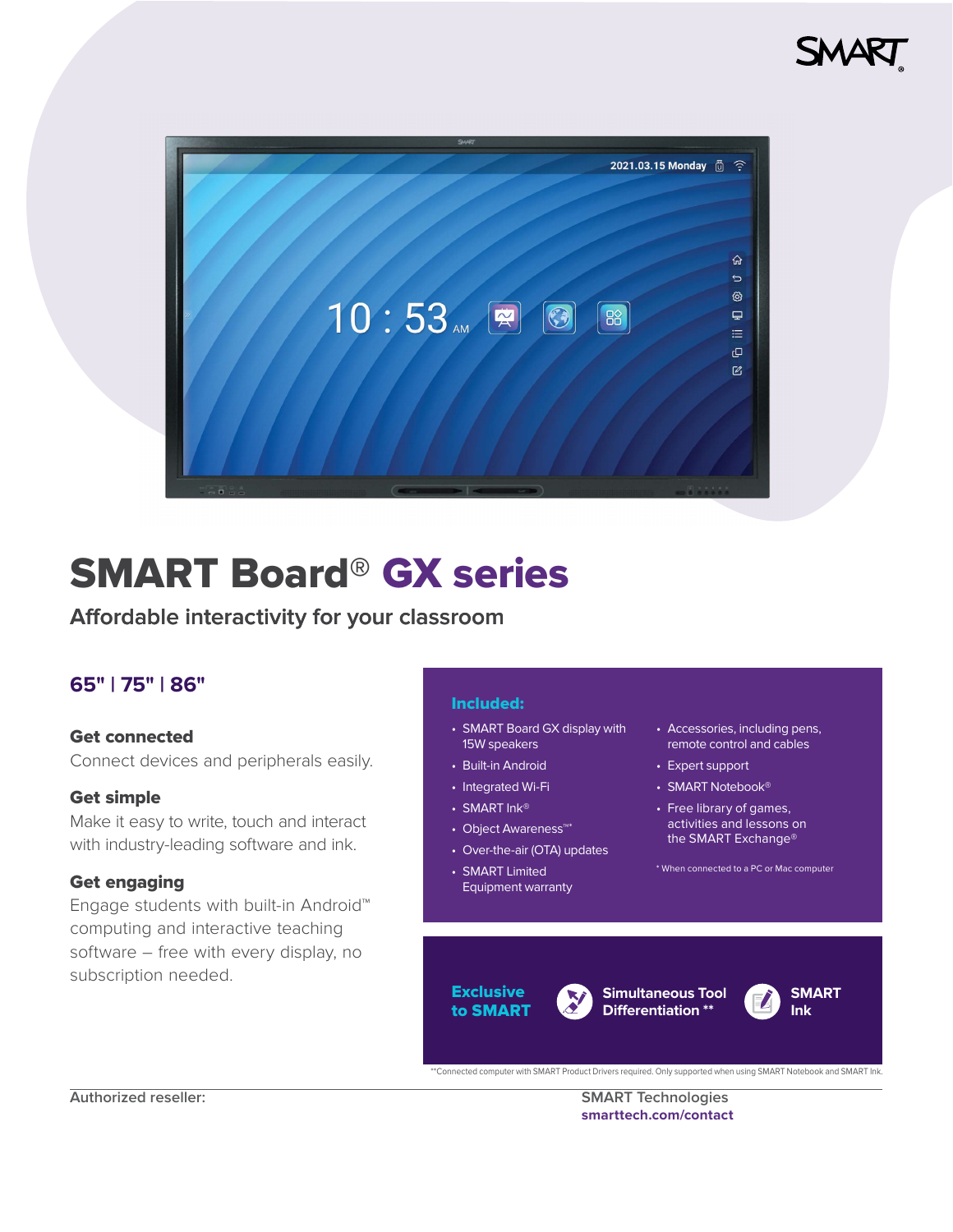# Get connected

The SMART Board GX series gives teachers one place to connect to student devices, computers and peripherals, so they spend less time switching tasks.



Connect student devices for active learning

Students can easily share screens via app to the SMART display. Teachers lead learning with touchback to Windows and Mac computers.



Better video conferencing SMART displays work with UVC webcams, Zoom, Google Meet™, Microsoft Teams™ and more. Enhance screens shared in these applications with digital ink to focus students'

attention.



### Interact with connected devices

Plug in multiple computers and video inputs to your SMART display, then easily switch between and write over them. Plus, simply connect a device to the 15-watt USB-C port for video, audio, touch, data and charging with only one cable.

# Get simple

The GX series provides 20 points of interaction and lets teachers write, erase, navigate and gesture intuitively – saving on training and support costs.



#### Intuitive touch

Connect your computer and write, move, gesture and erase without the need for menu selections – powered by Object Awareness.





#### Ink anywhere

SMART Ink desktop software lets you write into and over web browsers and applications, including PDFs and Microsoft Office® files, then save notes in almost any file type.

#### Stay up to date

The SMART GX works out of the box and updates over-the-air. It can also be managed with SMART Remote Management software. (sold seperately)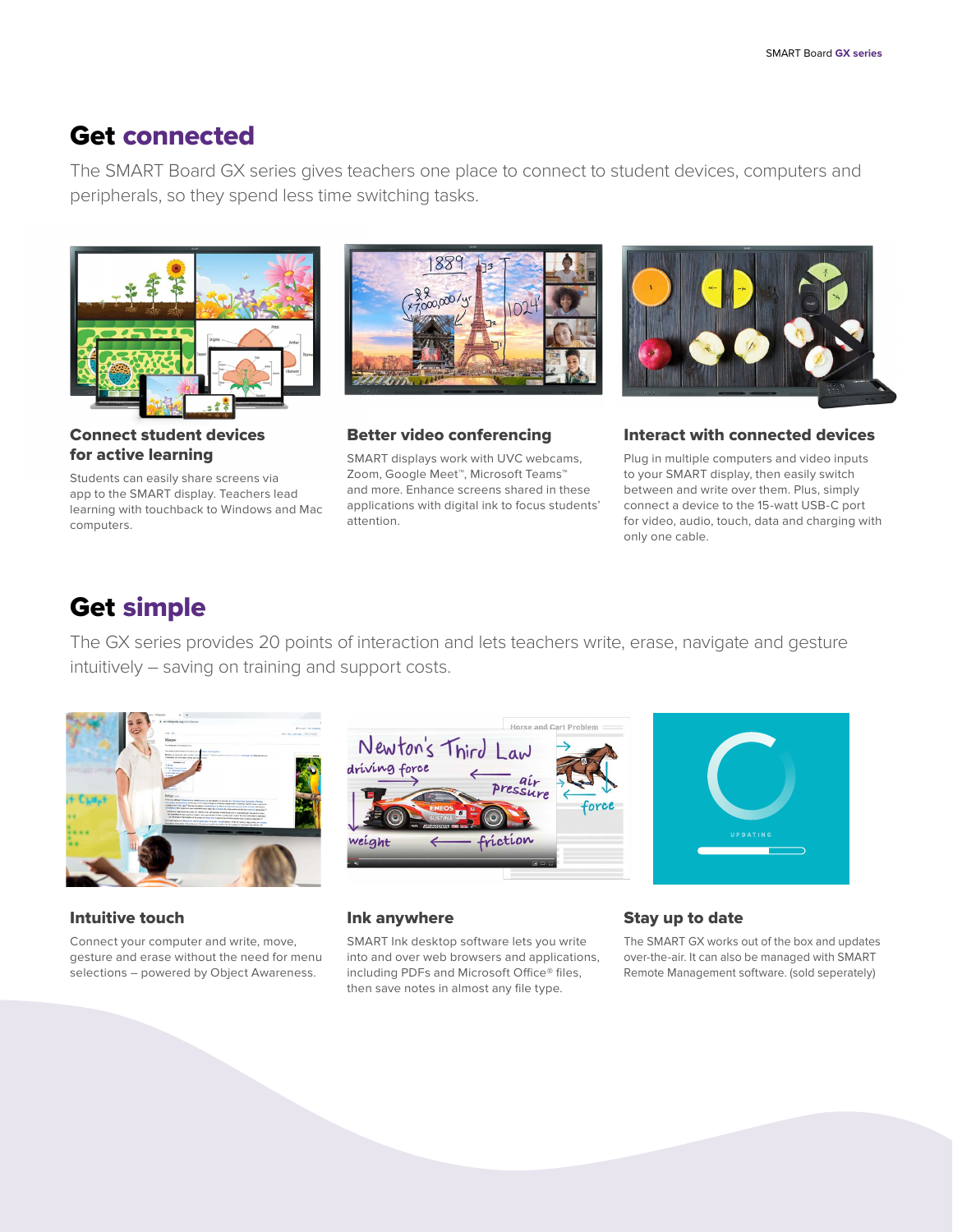# Get engaging

SMART displays come with an essential set of teaching tools for student engagement, all included for free, no subscription required.







Apps and widgets

Enjoy popular apps, and add quick interaction with widgets that display over any input.

### Interactive lessons made easy

Includes subscription-free SMART Notebook desktop software, which lets teachers create, edit and deliver interactive lessons on their SMART Board.

### Free content library for teachers

Access the SMART Exchange, a library of thousands of free games, activities and lesson plans created by teachers.

# Flexible computing

A range of computing options puts everything teachers need in one place.

# **Built-in Android**

Built-in Android computing gives teachers quick access to the web, whiteboard, screensharing, apps and more – without using a connected device. Plus, open OneDrive™ and Google Drive™ files right on the display.

### **Windows and Mac OS experience**

Get 20 points of touch with Object Awareness on any connected Windows or Mac computer. Write into and over applications with SMART Ink, and get Simultaneous Tool Differentiation in supported applications.

### **Optional SMART OPS PC Module**

Add a SMART OPS PC Module for an all-in-one, cable-free Windows experience.

# Backed by SMART quality

The SMART GX series meets world-leading standards for quality, safety, environmental and regulatory compliance, using third-party verification, and is backed by technical support services and warranty coverage.

4K Ultra HD resolution



LED rated for 50,000 hours



Fully heat-tempered, anti-glare glass



 ENERGY STAR® and EU Ecodesign certification

Quality testing



 Regulatory and environmental certifications



SMART Limited Equipment warranty SMART Assure warranty upgrade available in select regions.